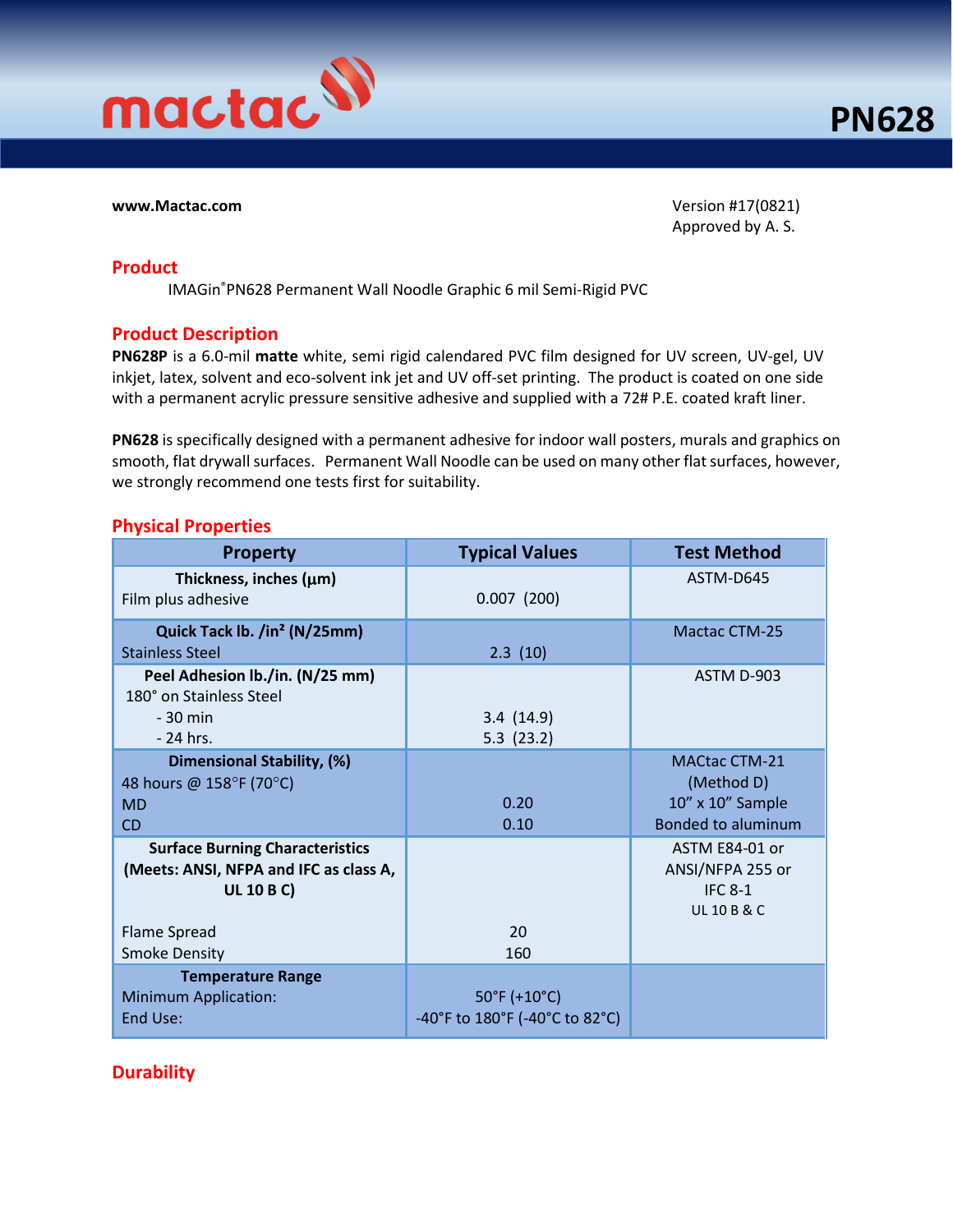The outdoor durability of the unprinted film is 4 years. Overlamination of the inkjet-printed material with Permacolor® overlaminates delays color fading that may occur over time. This color fading is mainly dependent upon the inks quality (see technical data sheets given by the ink manufacturers) and the pressure sensitive media being used.

## **Shelf Life**

2 years from Date of Manufacture when stored at 60/77°F (15/25°C) and 50% relative humidity in the original package.

# **Approved Printing Methods**

| <b>Screen Printing:</b> | HP Indigo               |  |
|-------------------------|-------------------------|--|
| UV Cured                | Off-set                 |  |
| Solvent                 | UV Off-set              |  |
| WF Digital: UV Inkjet   | <b>Thermal Transfer</b> |  |
| Eco-solvent             | Flexographic *          |  |
| True solvent            | UV Flexographic         |  |
| Canon UVgel 356         | Narrow Web UV Inkjet    |  |
| Latex                   |                         |  |

**\* Flexographic Printing** requires a topcoat. WVG000113 and WVF010516 have been approved by ACTEGA Coatings and Sealants (ww.altana.com) as in-line coat-able ink primers.

To achieve the best possible print quality, please make sure that the correct ICC profiles or printer settings are used. Profiles can be downloaded fro[m www.mactac.com.](http://www.mactac.com/) Printer and heater settings and ICC profiles can also be downloaded from some O.E.M. or software manufacturer's websites.

The ICC profiles are provided solely as a customer resource. Print environments, the individual nature of printing systems, inks and software can significantly affect output. It is the customer's responsibility to determine the suitability of any profile for use in their specific print environment.

## **Limitations**

Due to the wide variability of interior walls, sealants and paints, no claims for successful applications to or removal from painted wall surfaces are made by Mactac. It is the users' responsibility to determine the products suitability for the intended wall.

- **1) The user is responsible for determining the product's suitability, including adhesion and if needed, removal characteristics when used in applications other than listed specifically in this Performance Guide.**
- **2) If there are any questions about applications, please contact your Mactac sales representative to discuss your requirements for recommendations.**
- **3) If this is a printed Performance Guide it is an uncontrolled document. Please check the Mactac website for the latest, most up-to-date version**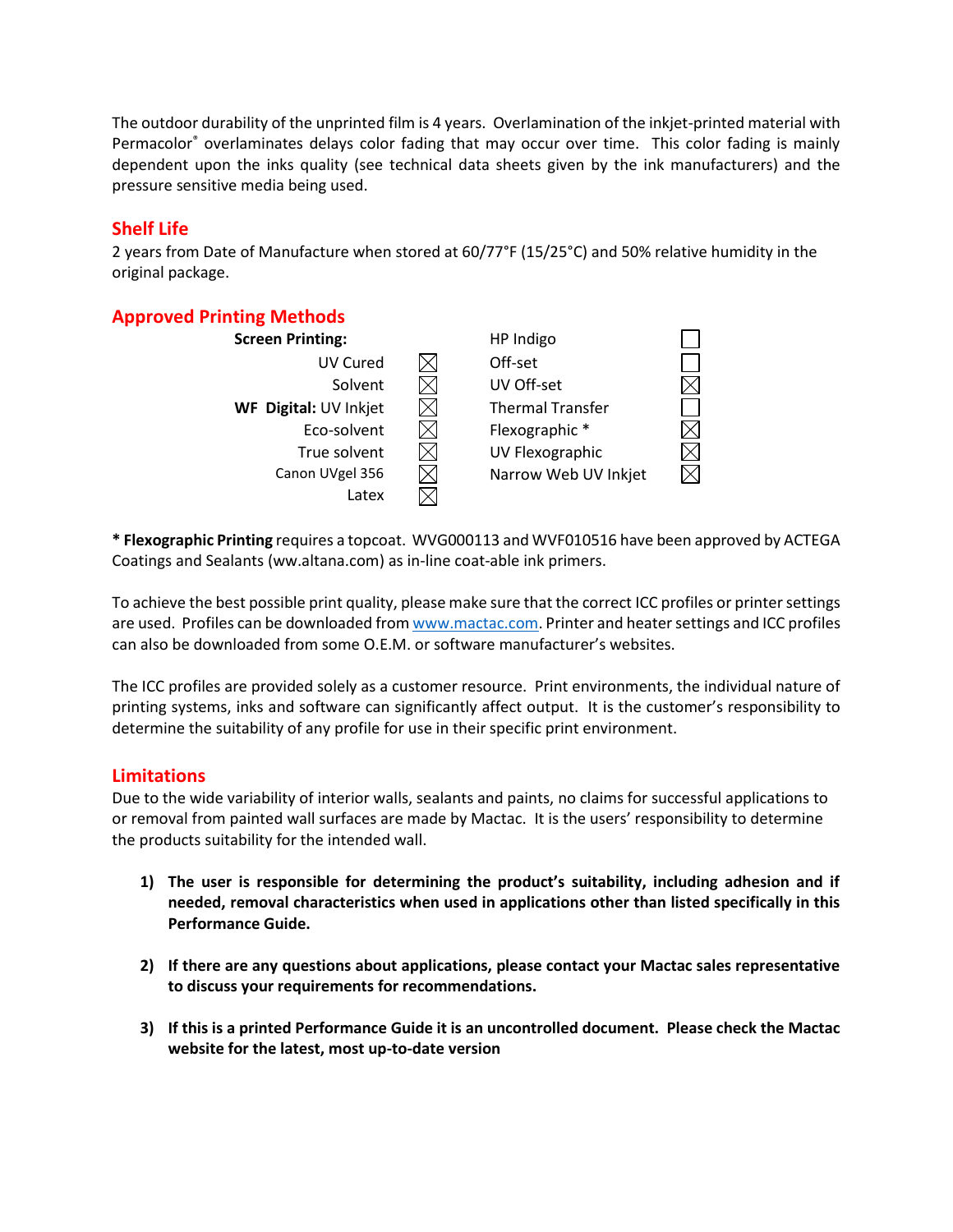## **Recommendations**

Always test PN628 with your inks and laminating films prior to commercial use.

- 1) **Printing Conditions:** Print in conditioned pressroom at ±73°F (23°C) and 50% RH. The maximum allowable ink saturation is 270%.
	- a. Images printed with solvent inks must be thoroughly dried prior to rolling for shipment. Retained solvent **will** affect edge adhesion.
- 2) **Laminating Conditions:** If the printed graphic is likely to be exposed to corrosive liquids, smoke, fumes, and highly polluted areas or there is a likelihood of scratching, it is highly recommended to laminate with **Permacolor ColorGard LUV Series** (intermediate) or **PromoGard** (economy) overlaminating films.
- 3) **Transportation Conditions:** To allow for easy transportation, IMAGin media can be rolled up, with the image out, with a minimum diameter of 6 inches (15cm). When the image is not protected by an overlaminate, make sure the print is completely dry and protected in a plastic bag. During transportation or storage, avoid exposing them to extreme temperature and humidity changes.

#### 4) **Installation Instructions (Reference TA2500 for detailed drywall applications):**

- a. Before installing, unroll and lay flat. Allow the printed graphic to relax at room temperature for at least 90 minutes.
- b. Do not allow the adhesive to touch any other areas of the product as this may result in damage to your graphic or the wall.
- c. Do not install your PN628 onto cold or damp surfaces, or anywhere near heaters, fires or central heating radiators.
- d. If the wall has been freshly painted, allow it to fully cure, at least one week prior to installation. **Consult your paint manufacturer for proper cure times.**
- e. Mactac recommends a test strip be included in the graphic for the end user to test on their walls. For best results insure the wall has a flat, smooth, even, dry surface. Avoid textured surfaces including textured paints, wallpapers, stucco, scrub-able paints, etc.
- f. Make sure your graphic will fit in the area. Measure your wall and your graphic.
- g. Use a clean alcohol saturated cloth to remove any dust from your wall surface. You may need a damp cloth or cleaners to remove excessive dirt and dust followed by the alcohol wipe. If so, allow an additional 24 hours to dry as many surfaces absorb moisture like a sponge!
- h. Spread out your graphic on a flat surface, face down. Begin peeling back the liner off from the top down about  $2 - 5$  inches, and fold under. Position the graphic on the wall. Once it is in place, lightly tack down the exposed adhesive. Using a squeegee, smooth down the rest of the exposed adhesive working top down and from the center out. Remove 6 – 10" additional liner and apply with squeegee. Again working from the top down and from the center out.
- i. Continue in this manner until the entire graphic has been applied.
- j. For wall murals plan the graphic with a one inch overlap.
- k. Finish, by re-squeegeeing all the outer edges and overlapping seams to insure good contact with the wall surface.